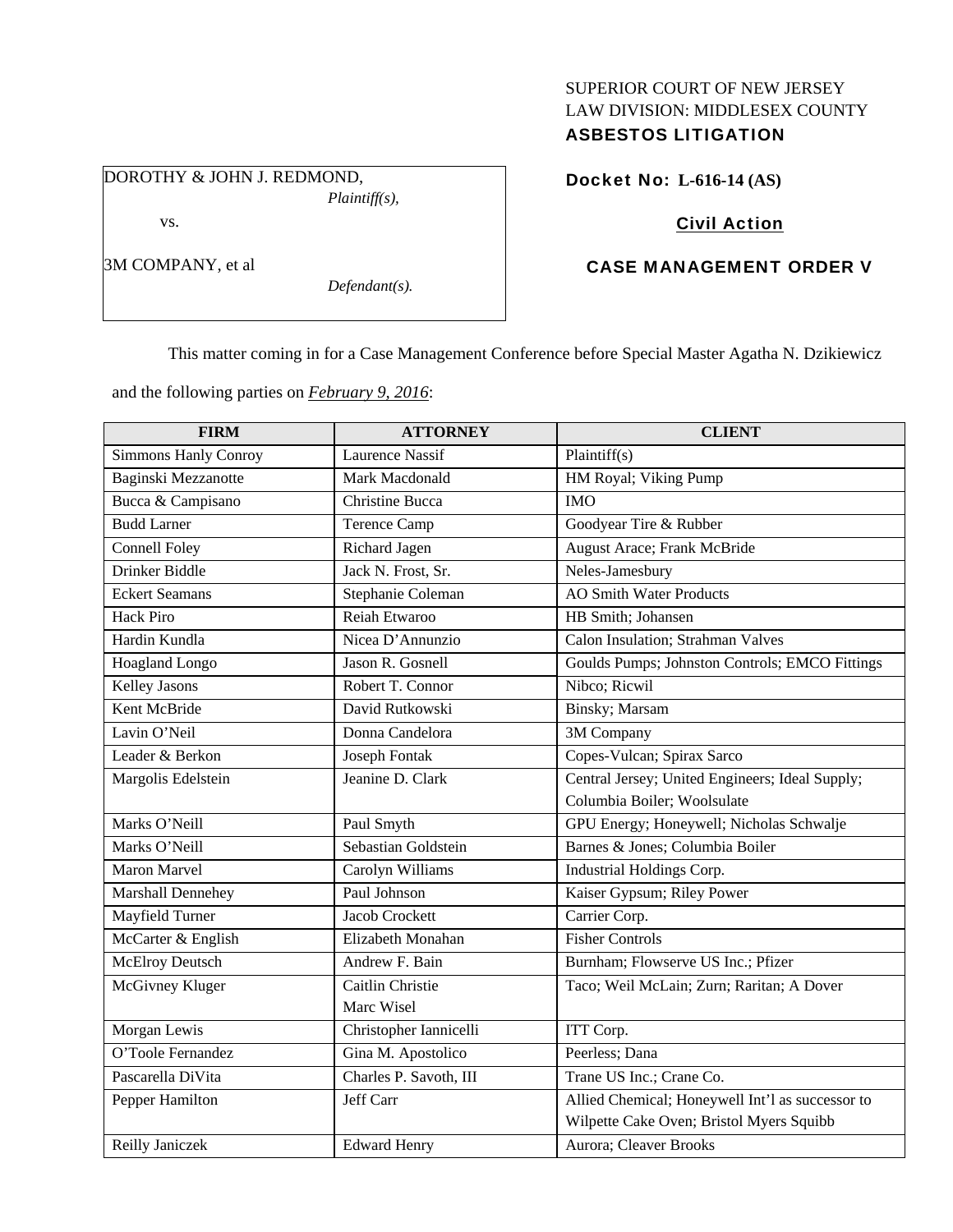| Sedgwick LLP      | Nicole Nielson-Pachkofsky | Flowserve d/b/a Wilson-Snyder Pumps; Foster |
|-------------------|---------------------------|---------------------------------------------|
|                   |                           | Wheeler; CBS/Westinghouse; General Electric |
| Segal McCambridge | Audrey O. Anyaele         | <b>BW/IP</b>                                |
| Vasios Kelly      | Thomas J. Kelly, Jr.      | Armstrong Int'l, Inc.                       |
| Wilbraham Lawler  | Tristin Fabro             | PSE&G Air Con; Air & Liquid Systems; Exelon |

IT IS on this **11th** day of **February, 2016** *effective from the conference date;*

#### ORDERED as follows:

Counsel receiving this Order through computerized electronic medium (E-Mail) shall be deemed by the court to have received a copy of the filed original court document. Any document served pursuant to this Order shall be deemed to be served by mail pursuant to *R*.1:5-2.

#### **DISCOVERY**

| September 30, 2016 | Fact discovery, including depositions, shall be completed by this date. Plaintiff's   |
|--------------------|---------------------------------------------------------------------------------------|
|                    | counsel shall contact the Special Master within one week of this deadline if all fact |
|                    | discovery is not completed.                                                           |

October 31, 2016 Depositions of corporate representatives shall be completed by this date.

#### **EARLY SETTLEMENT**

October 14, 2016 Settlement demands shall be served on all counsel and the Special Master by this date.

#### **SUMMARY JUDGMENT MOTION PRACTICE**

- November 4, 2016 Plaintiff's counsel shall advise, in writing, of intent not to oppose motions by this date.
- November 18, 2016 Summary judgment motions shall be filed no later than this date.
- December 16, 2016 Last return date for summary judgment motions.

#### **MEDICAL DEFENSE**

- October 31, 2016 Plaintiff shall serve medical expert reports, if any, by this date and transfer pathology to Reilly Janiczek.
- January 31, 2017 Defendants shall identify its medical experts and serve medical expert reports, if any, by this date. **In addition, defendants shall notify plaintiff's counsel (as well as all counsel of record) of a joinder in an expert medical defense by this date.**

#### **LIABILITY EXPERT REPORTS**

November 30, 2016 Plaintiff shall identify its liability experts and serve liability expert reports or a certified expert statement by this date or waive any opportunity to rely on liability expert testimony.

\_\_\_\_\_\_\_\_\_\_\_\_\_\_\_\_\_\_\_\_\_\_\_\_\_\_\_\_\_\_\_\_\_\_\_\_\_\_\_\_\_\_\_\_\_\_\_\_\_\_\_\_\_\_\_\_\_\_\_\_\_\_\_\_\_\_\_\_\_\_\_\_\_\_\_\_\_\_\_\_\_\_\_\_\_\_\_\_\_\_\_\_\_\_\_\_\_\_\_\_\_\_\_\_\_\_\_\_\_\_